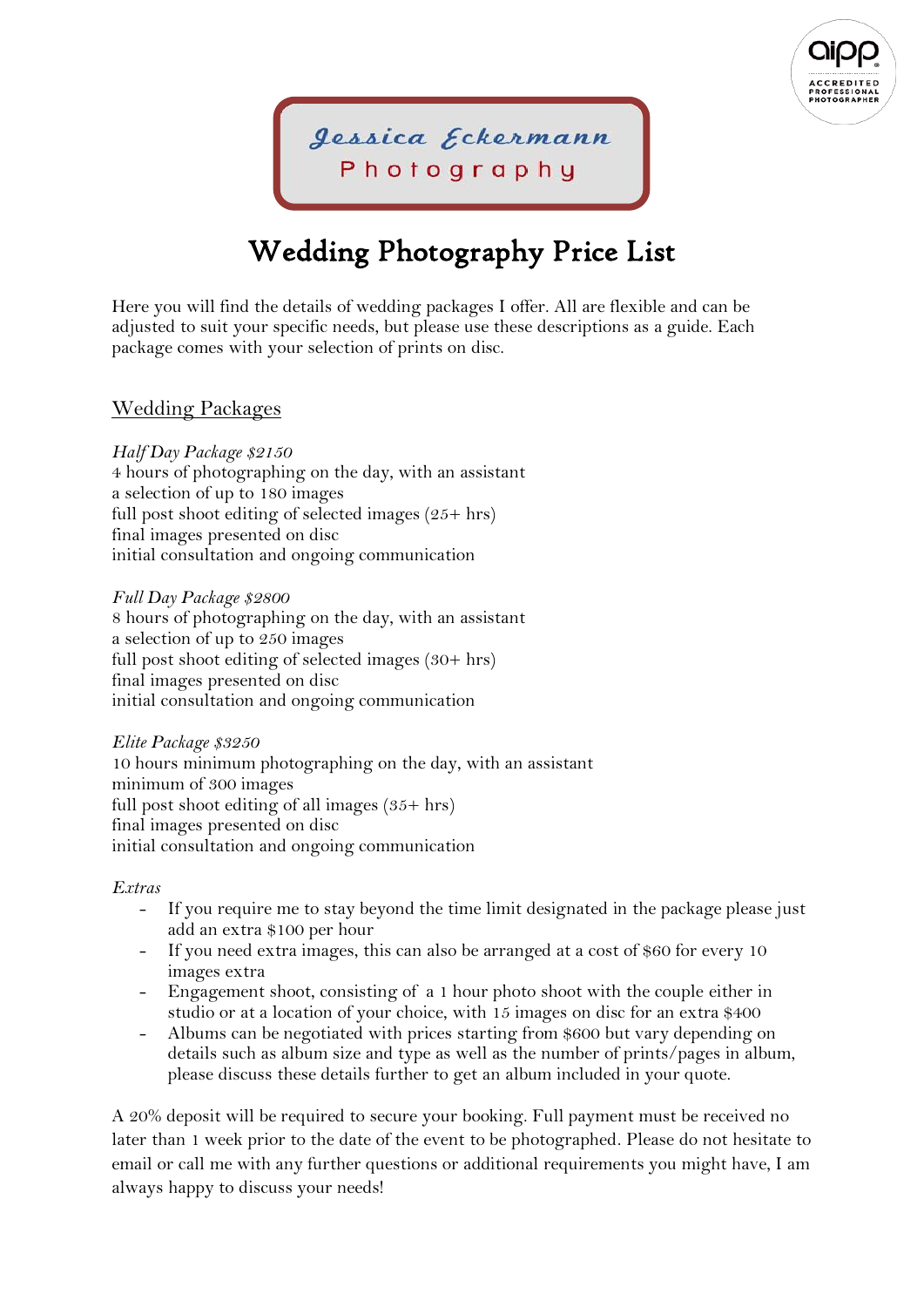

# Terms and Conditions of Contract

This agreement constitutes an order for wedding photography services agreed to by both parties: The photographer (Jessica Eckermann) and Contracting Party (client/s). By securing your booking through payment of a deposit, you acknowledge that you have read, understood and agree to the following terms and conditions:

## 1. Copyright and Use of Image

All images remain the property of the photographer. Where a disc of images has been supplied to the client, these may be printed and duplicated for personal use, but not for commercial use, eg: making prints and copies of the images for yourself, family or friends is permitted but you may not sell the images or grant publishing rights to anyone else. Images may be published on social media however must acknowledge the photographer. The photographer retains the right in all cases to use the photographs in any manner at any time and in any part of the world for the purposes of advertising or otherwise promoting her work. Should the client not want their image to be used by the photographer for any reason, this can be accommodated, however should be discussed prior to the agreement of the contract.

## 2. Cancellations and Liability

a) If the client must cancel the services of the photographer for any reason within 3 months of the day to be photographed, the 20% booking deposit will be retained by the photographer. If the client cancels prior to 3 months of the day to photographed, the deposit will be fully refunded.

b) If the photographer must cancel within 3 months of the day to be photographed or cannot perform the photography service in this agreement due to casualty, natural disaster, medical conditions including illness or injury or any other cause beyond her control, then the photographer will make all efforts to arrange a substitute professional photographer. If a substitute cannot be found before the event, then the photographer will return all fees to the client but shall have no further liability with respect to this agreement.

c) This limitation on liability shall also apply in the event that photographic materials are damaged in processing, lost through camera/computer malfunction or otherwise lost or damaged. The client agrees that an entire wedding cannot be replicated for the purpose of a re-shoot and limits the photographer's liability to the amount paid under this contract.

## 3. Image Selection, Photography and Post-Production

a) The photographer reserves the right to choose and select images on behalf of the client. The final image selection will be made at the discretion of the photographer. The photographer does not guarantee that everyone involved in the event will be photographed or will be included in the final set of images. Images not included in the final selection will not be saved.

b) The client acknowledges that the photographer is using their artistic discretion to create photographs as the photographer sees fit. This includes but is not limited to the photographer's decisions in framing, composition, lighting and focus.

c) The post-production by the photographer will include but may not be limited to: colour adjustments, black and white conversion, softening and sharpening, light skin retouching, white balance adjustments and cropping. The fee in this agreement does not cover major manipulations and retouching techniques such as changes to body shapes or removal of prominent objects or people from the images, but the photographer may choose to make such manipulations as she sees fit, eg: if a distracting pole is in the background of an image and can be easily removed, the photographer may choose to do so. The photographer aims to create a pleasing colour palette but will not guarantee exact colour matching. It is sometimes not possible to record the exact colour as seen by the human eye. The client has no right to reject any edited images on the basis of style or composition. It is understood that the client is hiring the photographer for her technical and artistic expertise and, therefore, reserves the right to edit the image as she sees fit. The photographer will complete the post-production process within 6-8 weeks.